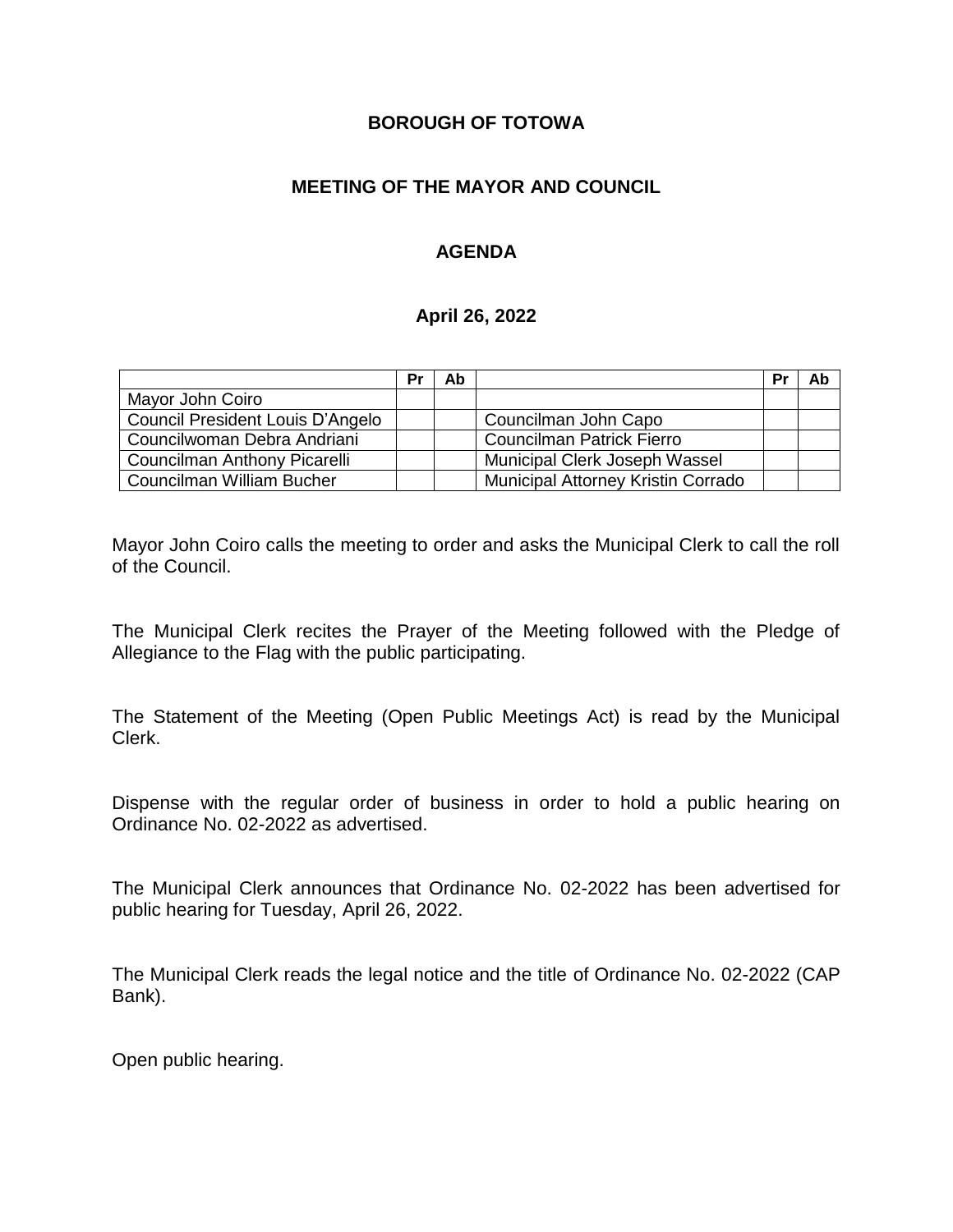Mayor Coiro asks if any citizens wish to be heard on Ordinance No. 02-2022.

#### **CITIZENS HEARD:**

Close public hearing.

The Municipal Clerk reads Ordinance No. 02-2022 by title.

Adopt Ordinance No. 02-2022.

Revert to the regular order of business.

Report from Members of the Council, Municipal Clerk and Municipal Attorney.

**CITIZENS HEARD:**

Minutes of the Mayor and Council for the meeting of April 12, 2022.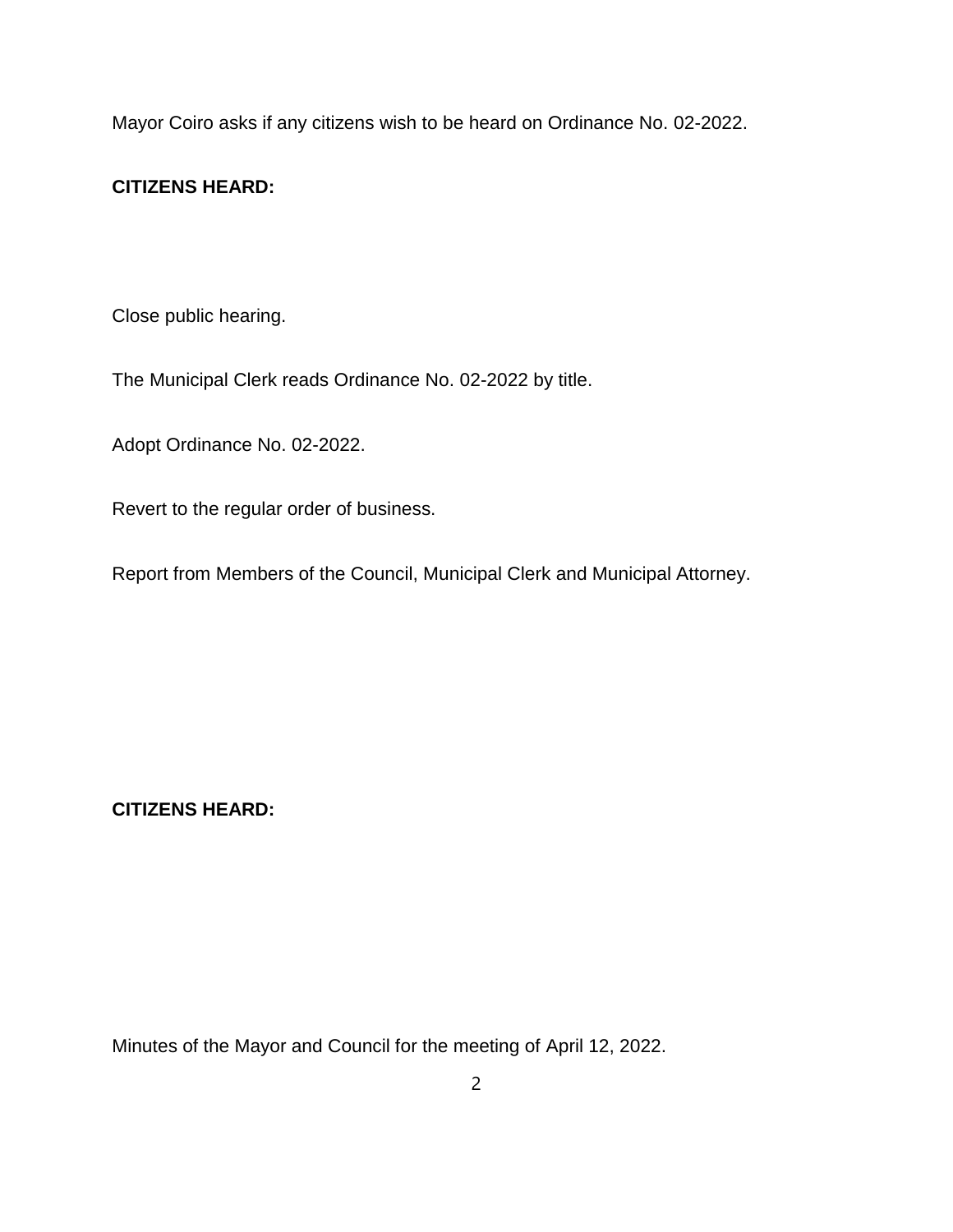# **COMMITTEE ON FINANCE: PICARELLI, D'ANGELO, CAPO.**

Resolution No. 2022-10 for the payment of bills.

Resolution Authorizing The Mayor To Sign The Certification To Comply With The Requirements Set Forth In N.J.A.C. 7:26A-11.

## **COMMITTEE ON PUBLIC SAFETY: D'ANGELO, CAPO, BUCHER.**

There was no report.

## **COMMITTEE ON PUBLIC WORKS: BUCHER, FIERRO, PICARELLI.**

There was no report.

## **COMMITTEE ON ENG. & PUB. PROPERTY: CAPO, ANDRIANI, D'ANGELO.**

Letter from the American Legion requesting permission to use the Municipal Parking Lot on Sunday, May 1, 2022 for a Casino Trip to Bethlehem, Pennsylvania.

#### **COMMITTEE ON LIAISON & INSPECTION: ANDRIANI, BUCHER, FIERRO.**

Letter of resignation from Board of Recreation Commissioner Oliver Dittamo.

Resolution Authorizing Contract For Fertilizer And Weed Control Services For 2022.

Resolution Fixing The Fee Schedule For The Totowa Municipal Swimming Pool For 2022.

Resolution Fixing The Fee Schedule For The Totowa Board Of Recreation Summer Camp For 2022.